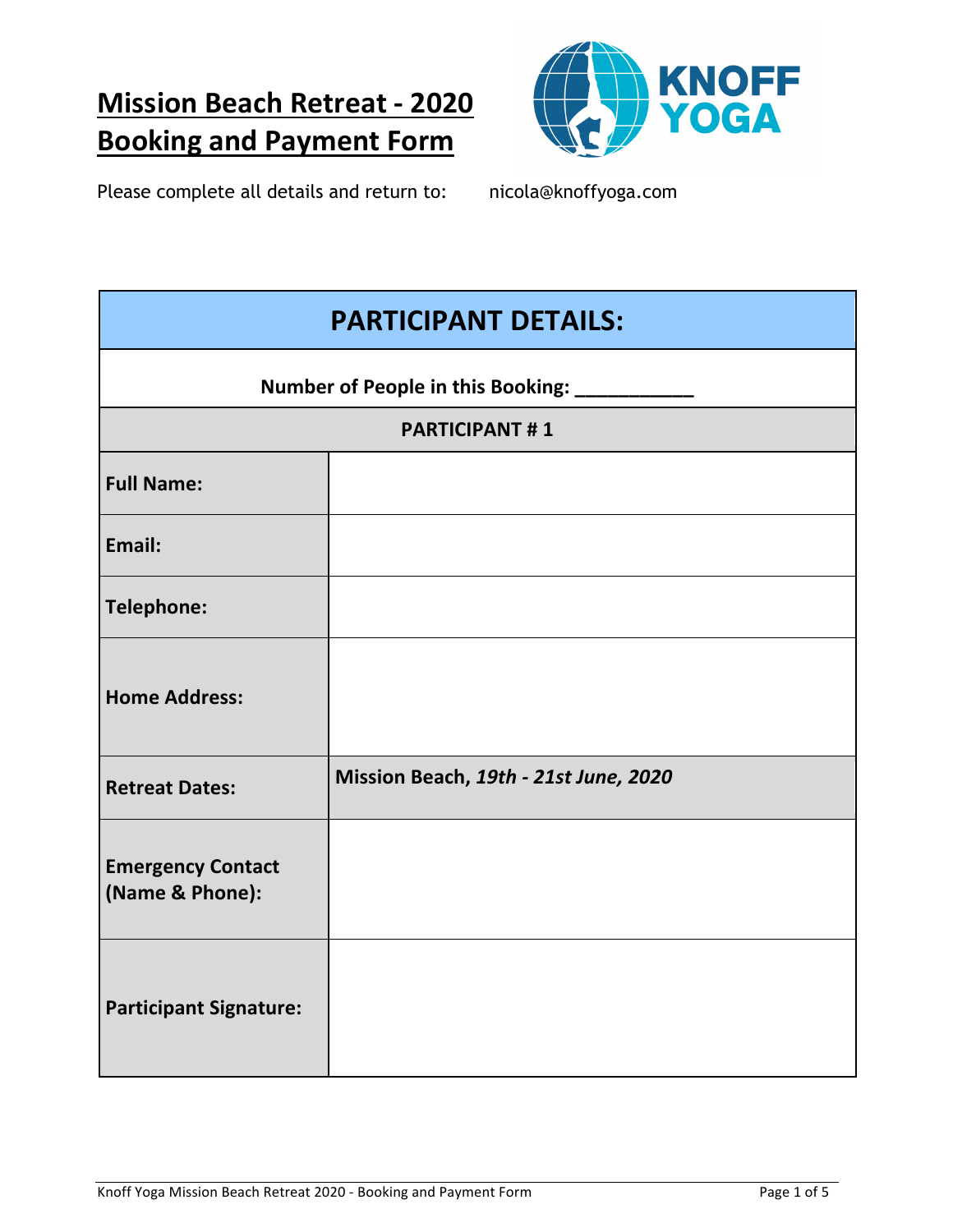Use a copy of this page for each additional person in your booking (if applicable):

| <b>PARTICIPANT DETAILS:</b>                   |                                       |  |
|-----------------------------------------------|---------------------------------------|--|
| PARTICIPANT #: __________                     |                                       |  |
| <b>Full Name:</b>                             |                                       |  |
| Email:                                        |                                       |  |
| Phone #:                                      |                                       |  |
| <b>Home Address:</b>                          |                                       |  |
| <b>Retreat Dates:</b>                         | Mission Beach, 19th - 21st June, 2020 |  |
| <b>Emergency Contact</b><br>(Name & Phone #): |                                       |  |
| <b>Participant Signature:</b>                 |                                       |  |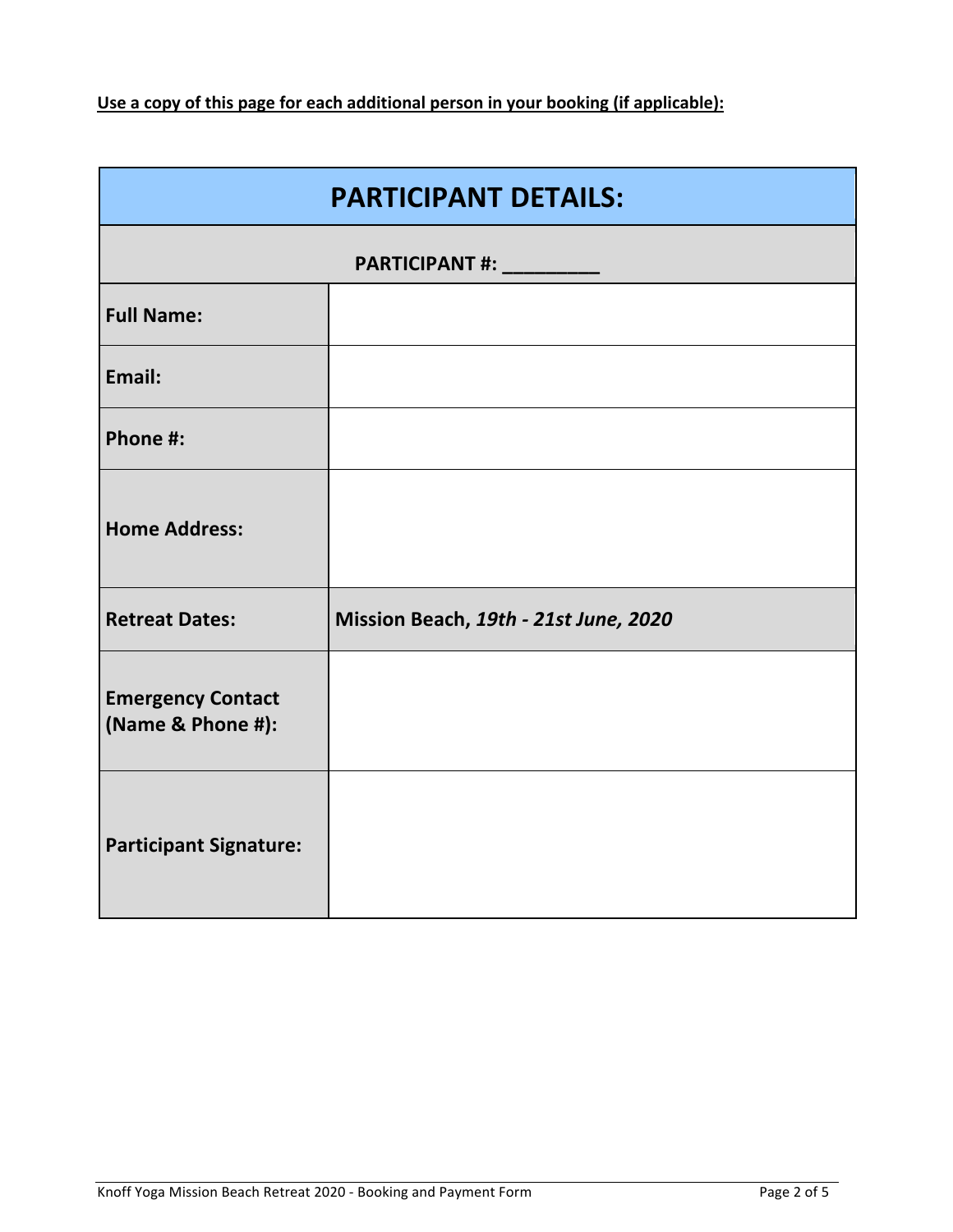| <b>ACCOMMODATION &amp; PAYMENT</b>                                                                                                                                                                                                                                                |                                                           |  |  |
|-----------------------------------------------------------------------------------------------------------------------------------------------------------------------------------------------------------------------------------------------------------------------------------|-----------------------------------------------------------|--|--|
| <b>STEP 1 - Choose Your Accommodation</b>                                                                                                                                                                                                                                         |                                                           |  |  |
| • Rainforest Hut - no ensuite<br>Twin Share - \$495.00 per person<br>Single Use - \$570.00<br>• Rainforest Hut with alfresco ensuite*<br>Twin Share - \$525.00 per person<br>Single Use - \$610.00<br>• Deluxe Cabin<br>Twin Share - \$610.00 per person<br>Single Use - \$760.00 |                                                           |  |  |
| <b>STEP 2 - Payment Options</b><br>(Payment due with this booking form)                                                                                                                                                                                                           |                                                           |  |  |
| <b>Payment Option 1:</b>                                                                                                                                                                                                                                                          | <b>Payment Option 2:</b>                                  |  |  |
| <b>DEPOSIT ONLY</b><br>(\$100.00 non-refundable                                                                                                                                                                                                                                   | <b>FULL PAYMENT</b><br>(Includes \$100.00 non-refundable) |  |  |
| deposit <i>per person</i> )<br>Amount:                                                                                                                                                                                                                                            | deposit <i>per person</i> )<br>Amount:                    |  |  |
| $\mathfrak{L}$                                                                                                                                                                                                                                                                    | $\mathbb S$                                               |  |  |
| $\boldsymbol{\mathcal{S}}$<br>BALANCE DUE by 8 <sup>th</sup> MAY, 2020:                                                                                                                                                                                                           |                                                           |  |  |
| <b>Payments by Direct Deposit</b><br>(BSB: 034-664; Account: 168549; Reference: Surname-Mission)                                                                                                                                                                                  |                                                           |  |  |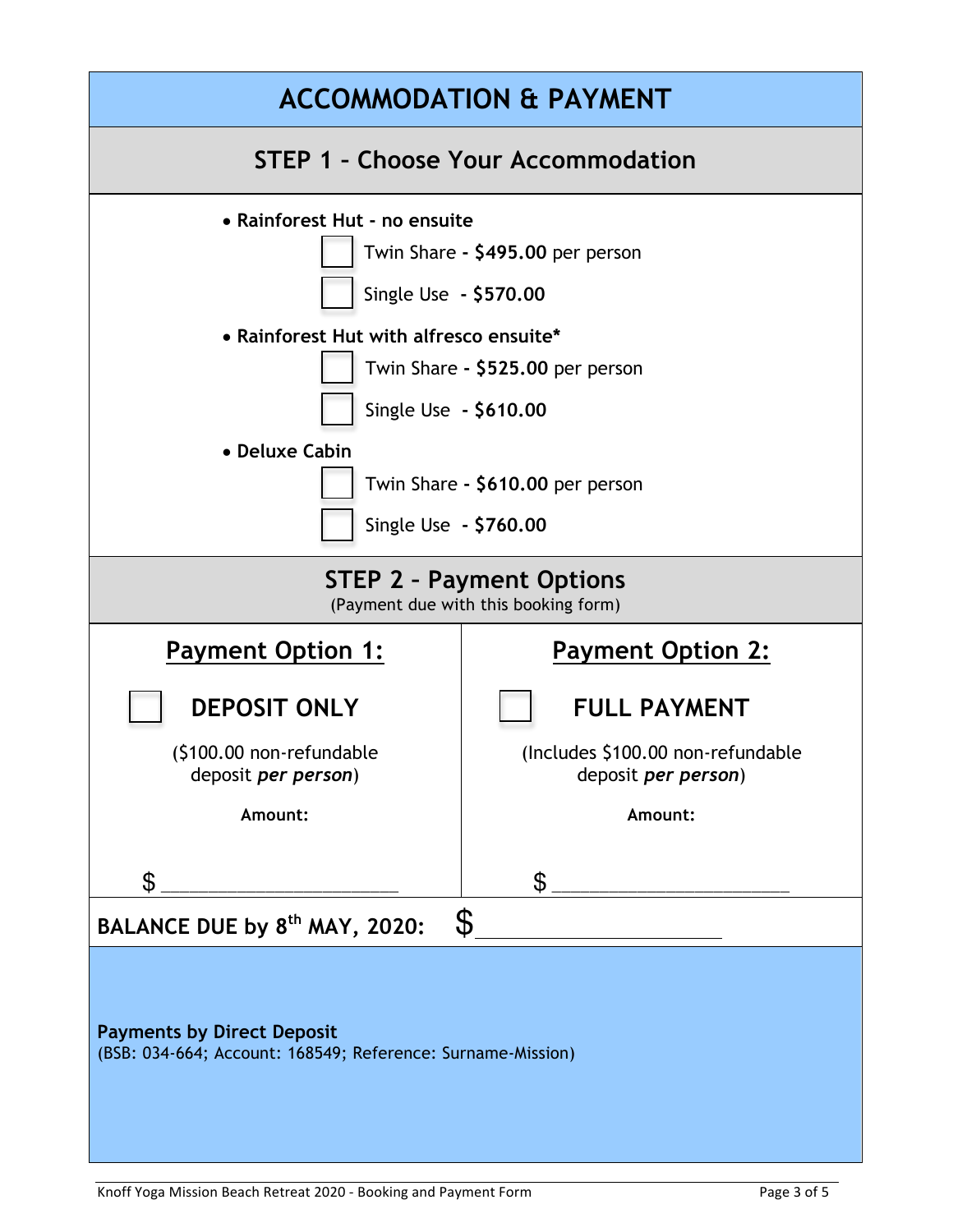## **\*NOTE: Alfresco ensuites are cold-water only**

### **Knoff Yoga Mission Beach Retreat 2020 - Booking Terms and Conditions**

All bookings and payments are made with Knoff Yoga. By booking the Knoff Yoga Mission Beach Retreat with us you are deemed to have agreed to these Booking Terms and Conditions and your booking will be accepted by us on this basis. The services to be provided are those referred to in the Knoff Yoga Mission Beach Retreat brochure.

#### **Participant Details**

You must complete and submit the entire Booking and Payment Form above, including payment selected, to secure your position on the Knoff Yoga Mission Beach Retreat (hereafter referred to as the 'Retreat').

#### **Bookings and Payments**

For a participant to book/confirm a spot on the Retreat, a non-refundable deposit of \$100.00 per person is required. All final payments must be made by 8th May 2020. Payments by direct. Full payment (including non-refundable \$100 deposit per person) can also be made at time of booking.

#### **Cancellation by the Participant**

Once booked, a cancellation will only be effective when we receive written confirmation via email. If you cancel your spot on the Retreat after making a booking, the following refund policy applies:

**1.** If you cancel **31 days** or more prior to the Retreat commencement you will be refunded any amounts paid over and above the non-refundable deposit.

**2.** If you cancel 21-30 days prior to the Retreat commencement you will receive 75% minus the nonrefundable deposit.

**3.** If you cancel **13-20 days** prior to the Retreat commencement you will receive 50% minus the nonrefundable deposit.

**4.** If you cancel 12 days or less prior to the Retreat commencement the full Retreat fee is non-refundable.

#### **Cancellation by Knoff Yoga**

The Retreat will be confirmed once 10 participants have booked. We may cancel the Retreat at any time prior to departure if due to external events it is not viable for us to operate the planned Retreat. If we cancel the Retreat you may choose between us applying the amounts paid toward an alternative date or receiving a full refund (including deposit). We are not responsible for any incidental expenses that you may have incurred as a result of your booking.

#### **Severability**

In the event that any term or condition contained in these Booking Terms and Conditions is unenforceable or void by operation of law or as being against public policy or for any other reason then such term or conditions shall be deemed to be severed from this contract or amended accordingly only to such extent necessary to allow all remaining terms and conditions to survive and continue binding.

#### **Errors and Omissions**

Although we have made a concerted attempt to verify the accuracy of statements made in our Retreat documentation (including website and brochure), we cannot be held responsible for any error, omission or unintentional misrepresentation that may occur.

#### **Acceptance of Risk**

You acknowledge that it is your own responsibility to acquaint yourself with all possible relevant travel information and the nature of your itinerary. You acknowledge that your decision to attend the Retreat is made in light of consideration of this information and you accept that you assume the personal risks attendant upon such travel.